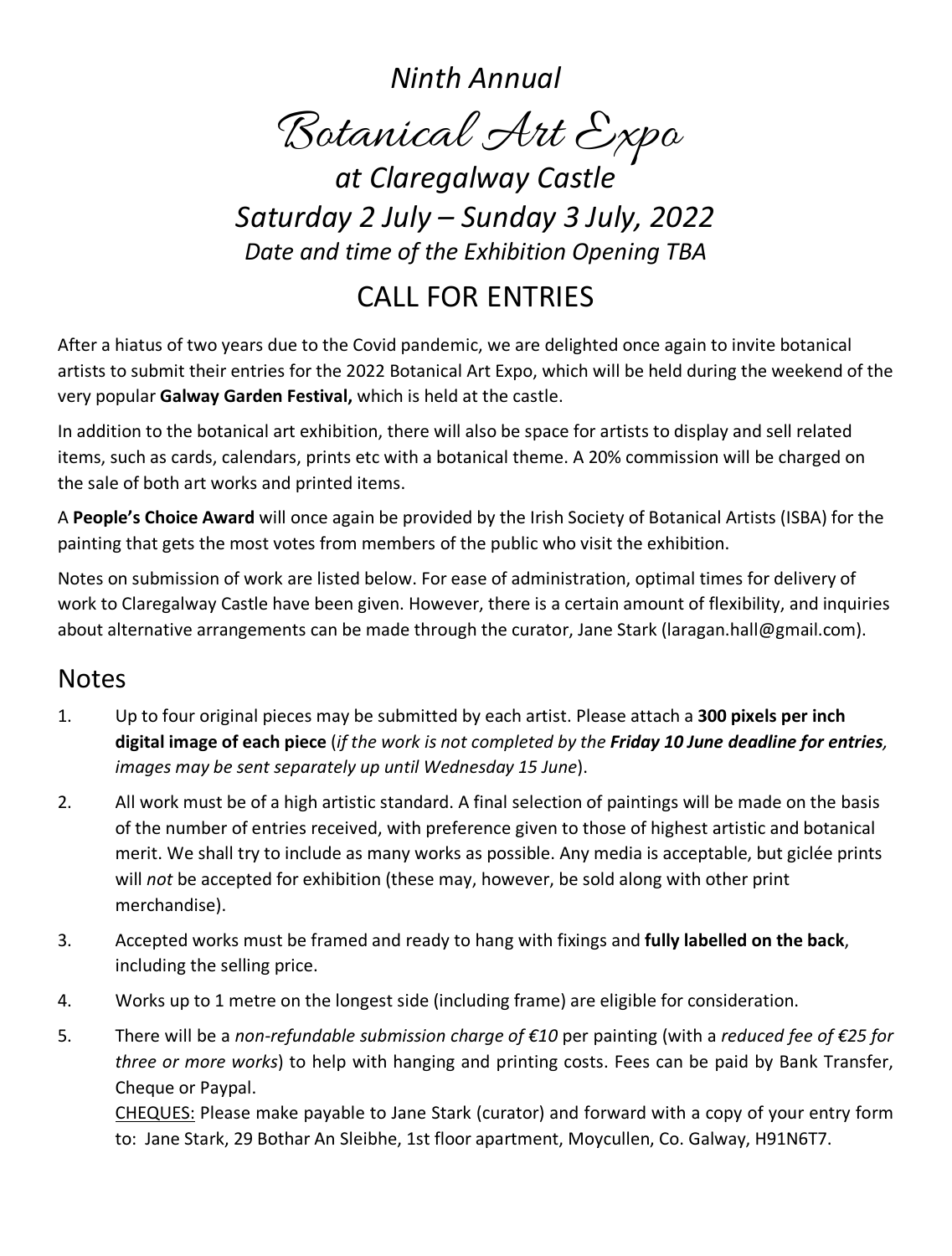BANK TRANSFERS: Bank Transfers should be clearly marked with the code **'EXPO'** followed by the **Artist's Name**. Bank Account Details: Bank of Ireland, Clifden, Co. Galway. Sort Code 90-37-79 Account Number 80677846 IBAN: IE98 BOFI 9037 7980 6778 46; BIC: BOFIIE2D. PAYPAL: If you have a Paypal account, you can send the payment from your account to laragan.hall@gmail.com. If you don't have a Paypal account, please email me and you will receive a Paypal 'request for payment' which will allow you to pay by this means.

- 6. Completed application form and jpeg images to laragan.hall@gmail.com by **Friday 10 June 2019**  (images may be sent later as long as they are received by Wednesday 15 June).
- 7. Work accepted is to be delivered to Claregalway Castle, Claregalway, Co. Galway on **Wednesday, 29 June between 12.00hrs and 16:00hrs**. Please contact Jane Stark at laragan.hall@gmail.com if you have problems with delivery during those hours – we will try to accommodate any special requirements, but please do not drop off paintings to the castle without prior notice. Transport will be arranged for paintings exhibited at Bloom and *space allowing*, other artists in the Dublin area who are not exhibiting at Bloom may also be able to avail of this service. Details will be provided as soon as they are available.
- 9. Insurance for the duration of the exhibition and transport of works to and from the exhibition will be the **responsibility of the artist**. While utmost care will be taken of all works submitted for exhibition, neither Claregalway Castle nor the curator will be responsible for any damage, loss or destruction to any such works for any reason whatsoever. *Insurance should therefore be secured by each artist against all risks. Please make sure that paintings are adequately wrapped.*
- 10. 20% commission will apply to any sales. Sold works are not to be removed until after the exhibition closes. Artists should contact Jane Stark to make arrangements for picking up unsold pieces.
- 11. **There is a possibility that the exhibition may be extended for a few days either side of the Garden Festival, in which case all exhibitors will be notified ahead of time.**
- 12. Please make sure that all paintings are framed, ready to hang and labelled on the back with title of the painting, name of the artist and the price.

### Print Items for Sale

Anyone wishing to display print items for sale during the exhibition should include this information on the entry form. A stand for this purpose will be set up in or near the exhibition space. In order to avoid confusion for those manning the stand, all items *must* be *individually* priced, and an *accurate inventory of the items* should be submitted at the time of delivery. A 20% commission will be charged on items sold. *If the artist is required to charge VAT, please include it in the price.*

Further details of the exhibition will be issued as they become available. Queries about any aspect of the exhibition are most welcome and should be directed to Jane Stark at laragan.hall@gmail.com.

**Please include a short biographical note (100-150 words) about your work – biographical notes on all the artists, along with contact details, will be available to those viewing the exhibition.** *Please include only the contact details that you wish to share with the public* **(your full details should, however, be given on the entry form).**